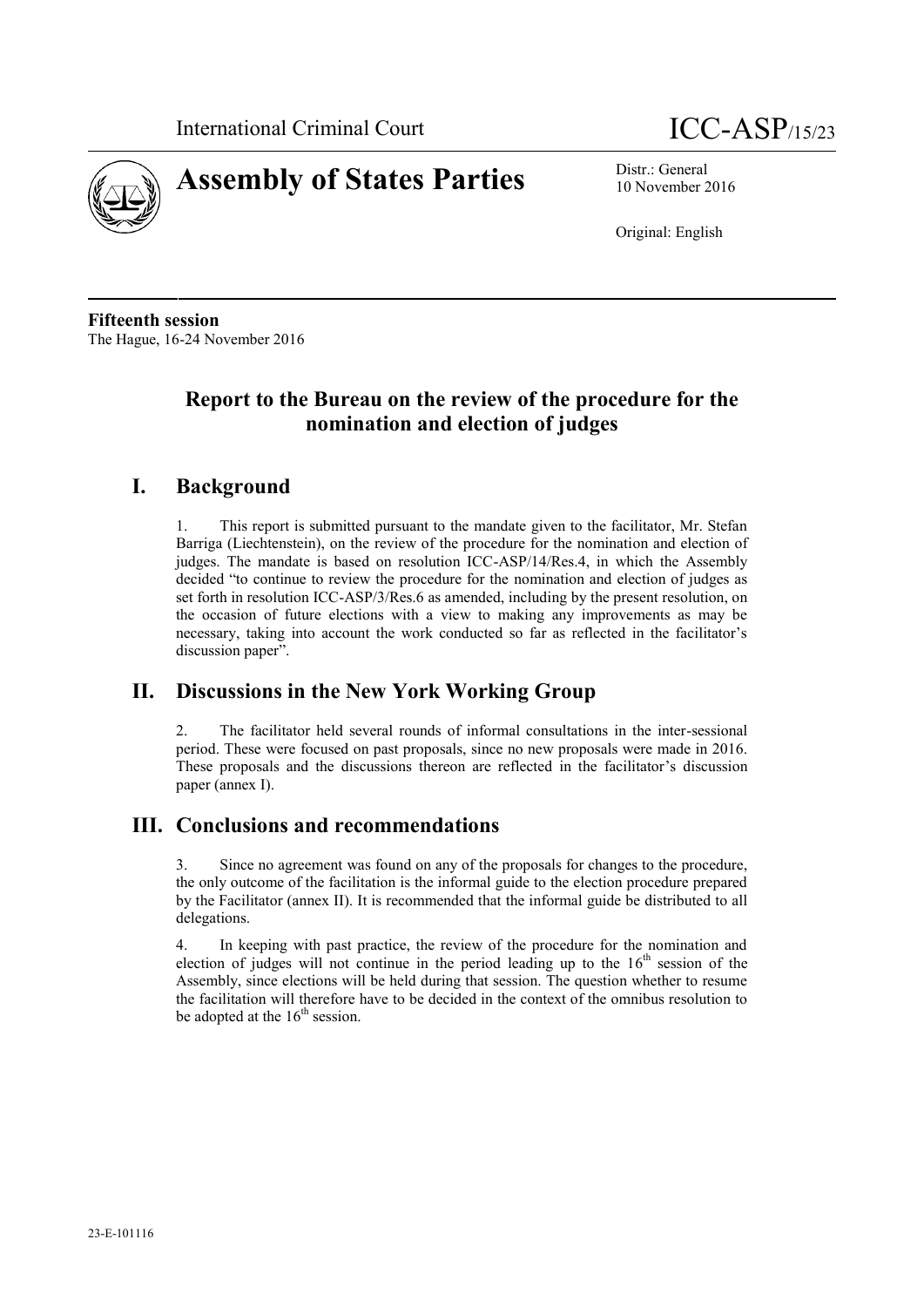## **Annex I**

## **Facilitator's discussion paper**

1. The present paper is submitted by the facilitator, Mr. Stefan Barriga (Liechtenstein), to help steer the consultations and to reflect their outcomes, also with a view to facilitating possible future discussions. The present version of the paper reflects the status quo of proposals and discussions after informal consultations held on 1 April and 29 June 2016 and after the expiration of a silence procedure on 27 July 2016. It does not include amendments to the procedure adopted during previous Assembly sessions. Since no new proposals were introduced in 2016, the paper contains only proposals that were carried over from (and not agreed to during) the last inter-sessional period. The discussions on these proposals remained inconclusive. Proposal 2.1 was submitted to a silence procedure, which was broken by several delegations.

### **TOPIC 1. One candidate, one seat (avoiding "forced" or "automatic" election)**

2. In 2015, Belgium submitted a revised proposal aimed at addressing the situation (that has occurred in the past) where only one candidate remains for one seat. In this situation, the candidate is practically guaranteed to be elected with 100% of the votes. The reason is that States Parties submitting an empty ballot paper are not considered to be "present and voting" and, therefore, not considered at all. Theoretically, one single vote could thus be enough for the candidate to be elected by a "two-thirds majority of the States Parties "present and voting" in accordance with art.  $36(6)(a)$  of the Rome Statute (namely in case all other State Parties hand in empty ballot papers).

#### **1.1 Belgian proposal: a) counting abstentions, b) proceeding to one last ballot**

3. Belgium proposed that once the minimum voting requirements are discontinued, States that abstain from voting (i.e. by submitting an empty ballot paper) should also be considered as "States Parties present and voting", as an exception to rule 66 of the Rules of Procedure of the Assembly of States Parties.<sup>1</sup> Accordingly, **empty ballot papers would be taken into account when calculating the majority required** for election.

4. Furthermore, once only one candidate remained for one position, the Assembly should vote only one last time. If the candidate does not get the two-thirds majority of States Parties submitting a ballot paper, then the **election would be postponed** and the nomination re-opened.

5. Some delegations expressed support for this proposal and in particular the notion that abstentions should be counted. Others considered it rather complicated, and the point was made that it could jeopardize the States Parties' right to abstain. The point was also made that any candidate that made it so far in the elections must already have received very significant support, therefore the proposal may possibly not address a real problem.

6. In light of the discussion, Belgium withdrew its proposal on paragraph 16 (counting abstentions). Instead, and based on suggestions made by delegations, Belgium proposes to add a sentence to paragraph 16 bis (which applies only to the "one candidate, one seat" situation), which would read in its entirety:

"16 *bis.* If there is no more than one candidate for one single position, the Assembly shall proceed to a last ballot. If the candidate does not obtain a two-thirds majority of States Parties present and voting, the election shall be postponed until a resumed session of the Assembly of States Parties. In such case, the procedure for the nomination of candidates shall restart. **In accordance with rule 66 of the Rules of Procedure of the Assembly of States Parties, the ballot paper must permit to the States Parties present and voting to cast an affirmative or negative vote."**

<sup>&</sup>lt;sup>1</sup> "For the purposes of these Rules, the phrase "States Parties present and voting" means States Parties present and casting an affirmative or negative vote. States Parties which abstain from the voting shall be considered as not voting.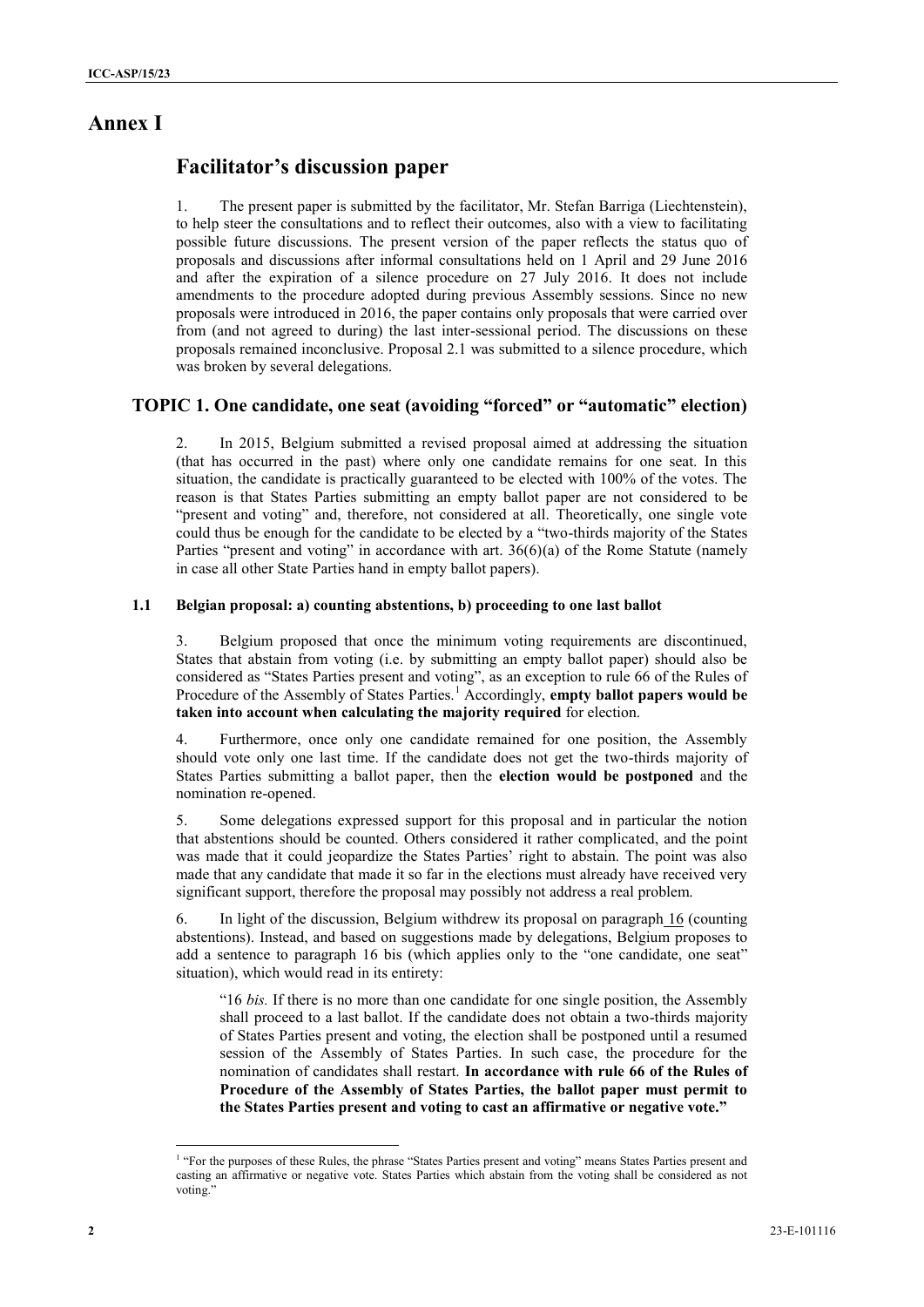7. Some delegations supported the revised proposal, but some others expressed serious concern, including about the possibility that the position might not be filled at the election, leading to a judicial vacancy. Belgium further indicated that instead of proceeding to one last ballot, two such ballots could be held.

### **TOPIC 2. Providing greater choice for States Parties**

8. In 2015, Belgium also re-submitted several proposals aimed at, generally speaking, increasing the number of candidates for States Parties to choose from.

#### **2.1 Belgian proposal: extending the nomination period to allow for more candidates**

9. Under the current rules, the President of the Assembly is already required to extend the nomination period to ensure at least two candidatures for each minimum voting requirement (MVR) that may apply. Usually, however, not all seats are subject to minimum voting requirements. Belgium proposes that the nomination period should be extended to ensure that overall there are at least twice as many candidates as vacant positions:

"11. The President of the Assembly of States Parties shall extend the nomination period for two weeks, but no more than three times, if at the end of the nomination period any regional or gender minimum voting requirement is not matched with at least twice the number of candidates fulfilling that requirement, **and if there are not at least twice as many candidates as vacant seats**."

10. Some support was expressed for this proposal, and a preference was expressed for one single extension of the nomination period, rather than up to three. Some concern was expressed as to the effect of this proposal on the work of the Advisory Committee on Nominations. The proposal was submitted to a silence procedure expiring on 27 July 2016, but it was not adopted as several delegations broke the silence.

#### **2.2 Belgian proposal: At least three candidates for regional MVR's needed**

11. Belgium proposes that a regional group that has an **MVR of one** should submit **at least three candidatures** and thus provide greater choice (under current rules, two candidatures would suffice). A regional group that enjoys an **MVR of two** should submit **at least four candidatures** (no change to current rules). A regional group that enjoys an **MVR of three** should submit **at least six candidatures** (under current rules, five candidatures would suffice).

12. Some delegations supported the proposal, but others raised serious concerns, as the proposal would have a disproportionate impact on smaller regional groups. Also, the concern was raised that this rule could entice groups to submit less qualified candidates just for the purpose of fulfilling this requirement.

#### **2.3 Belgian proposal: At least three candidates for gender MVR's needed**

13. Along similar lines to the proposal under 2.2., Belgium proposes that a **gender MVR of one** should only apply provided that **at least three candidatures of that gender** are submitted (under current rules, two candidatures would suffice). For an election with a **gender MVR of two or more**, the existing rules would stay in place.<sup>2</sup> *Some delegations supported the proposal, but others expressed caution as to its potential effects.*

### **TOPIC 5. Making the process simpler – or at least easier to understand**

14. Some delegations expressed an interest in simplifying the procedure, as well as in avoiding confusion and invalid ballots. A number of suggestions were made:

(a) Sample ballot papers including the actual names of the candidates should be made available prior to the election. *It was pointed out that this is indeed already the current practice.*

 $2$  Table in Para. 20(c) of the resolution.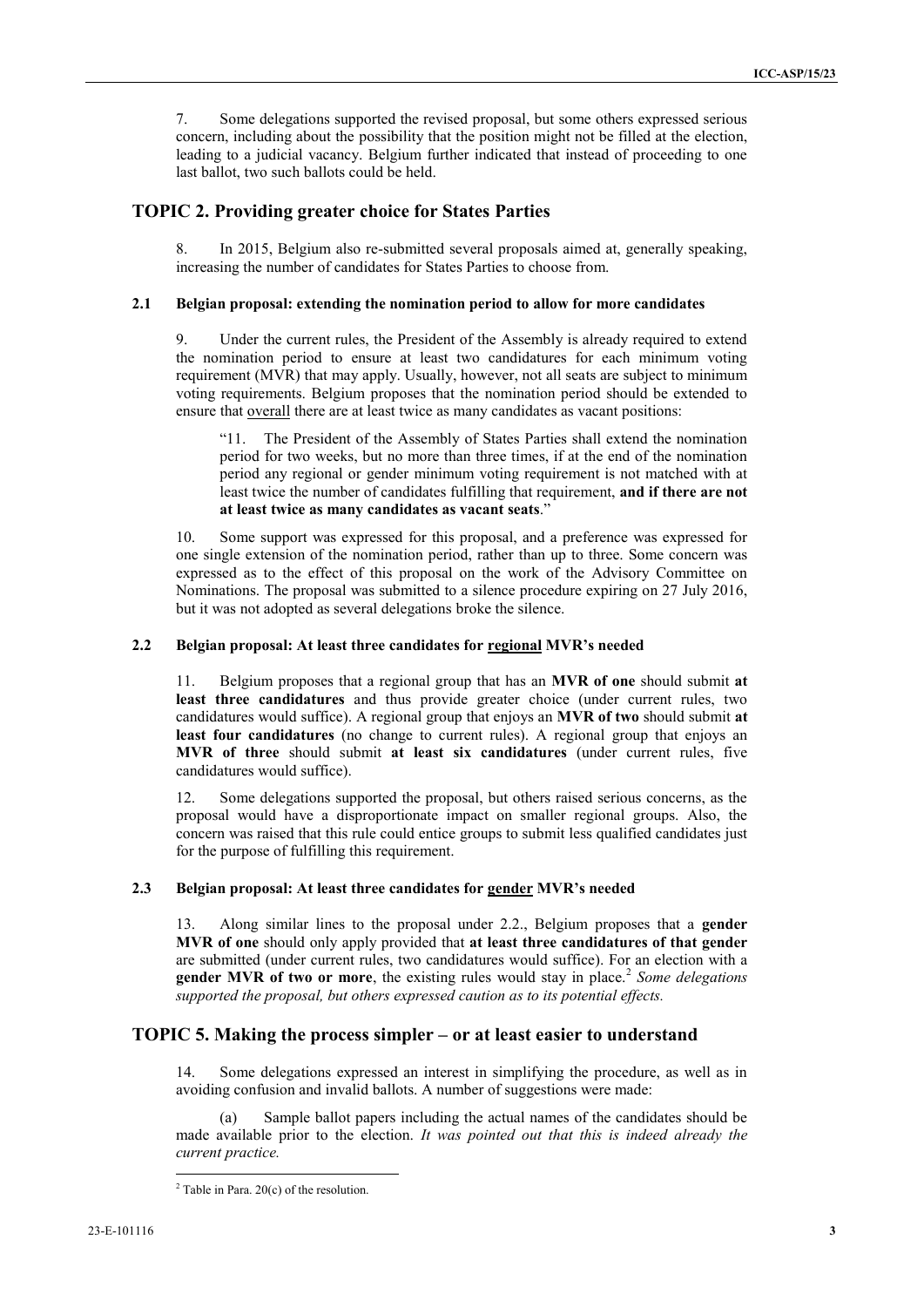(b) Disseminating an easy-to-understand guide to election procedures. *The Secretariat noted that such guides are currently produced with simple instructions for concrete elections, see e.g. doc ICC-ASP/12/46. However, no generic guide to the election procedure as such exists, which would help representatives better understand the resolution. The facilitator drafted such a generic guide and made it available to all delegations.*

(c) Making the ballot papers available in additional languages. *It was pointed out that this may delay the printing of ballot papers between rounds. The suggestion was made instead to have the President's notes containing the voting instructions translated and printed for delegations.*

(d) Hold mock elections during and not prior to the Assembly.

(e) Consider electronic means for voting; or Apps to give delegations instant information as to whether their ballot paper is valid; *these ideas were considered as interesting but not realistic.*

(f) Consider ways of speeding up the counting of votes, which currently was done in an entirely manual way.

(g) It was also suggested to make the balloting accessible to persons with disabilities (e.g. through Braille); *this proposal was not discussed further.*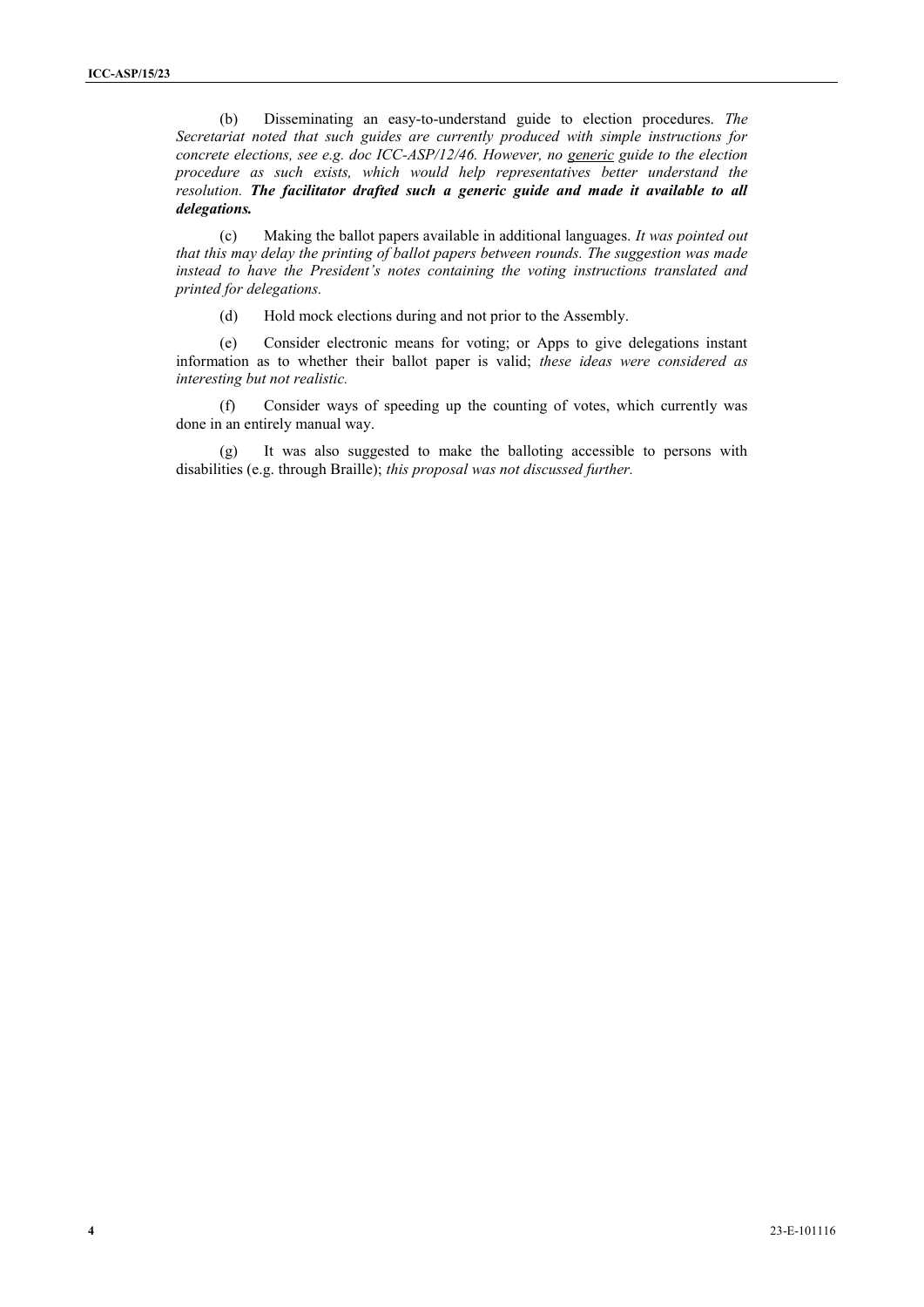## **Annex II**

# **Informal guide and commentary to the procedure for the nomination and election of judges of the International Criminal Court**

*This informal document has been prepared by the Facilitator for the review of the procedure for the nomination and election of judges, Mr. Stefan Barriga (Liechtenstein), under his sole responsibility. It is provided as a courtesy for States Parties and does not bind them in any way. The primary purpose of this document is to give an easy-to understand overview of the procedure, and to comment on a number of select provisions. It does not attempt to give a comprehensive analysis of the procedure in all its aspects.*

## **I. Informal Guide**

#### **A. The goal: a balanced bench of highly qualified judges**

1. Every three years, the ASP proceeds to replace one third the 18 judges of the Court, electing 6 new judges for non-renewable terms of 9 years. The nomination and election of judges is governed by a unique procedure that aims to ensure, as much as possible, that the bench of judges be balanced with respect to **three criteria**:

- (a) legal expertise (list A/B);
- (b) region; and
- (c) gender.

## **B. The tool: affirmative action through minimum voting requirements (MVRs)**

2. The primary tool to achieve this goal is the use of the so-called minimum voting requirements (MVRs). The MVRs are brief, binding instructions that States Parties must follow when filling out ballot papers. They could for example read as follows:

- (a) vote for at least 2 candidates from Group X;
- (b) vote for at least 1 male candidate; and
- (c) vote for at least 1 candidate from list A.

3. The MVRs make it more likely that candidates that fulfill underrepresented criteria are elected, but – different from outcome quotas – they do not guarantee such an outcome. This is because the MVRs channel some of the votes to certain underrepresented criteria, but that in itself does not guarantee that any particular candidate receives the required twothirds majority.

4. This is in keeping with the negotiation history of the MVRs, which were proposed as a compromise between those delegations that preferred fixed quotas (especially for regions, as is the case in many other elections) and those that preferred unrestricted elections.

### **C. The flipside: no clean slate**

5. The MVRs have built-in rules that generally make sure that States Parties, when instructed to vote for candidates from a certain region or gender, are not forced to vote for a specific candidate. For example, the instruction "vote for at least 1 candidate from region X" only applies if there are at least 2 candidates from that region. In other words, underrepresented regions only benefit from affirmative action if they provide a real choice by nominating a certain minimum number of candidates. The same principle applies to any underrepresented gender.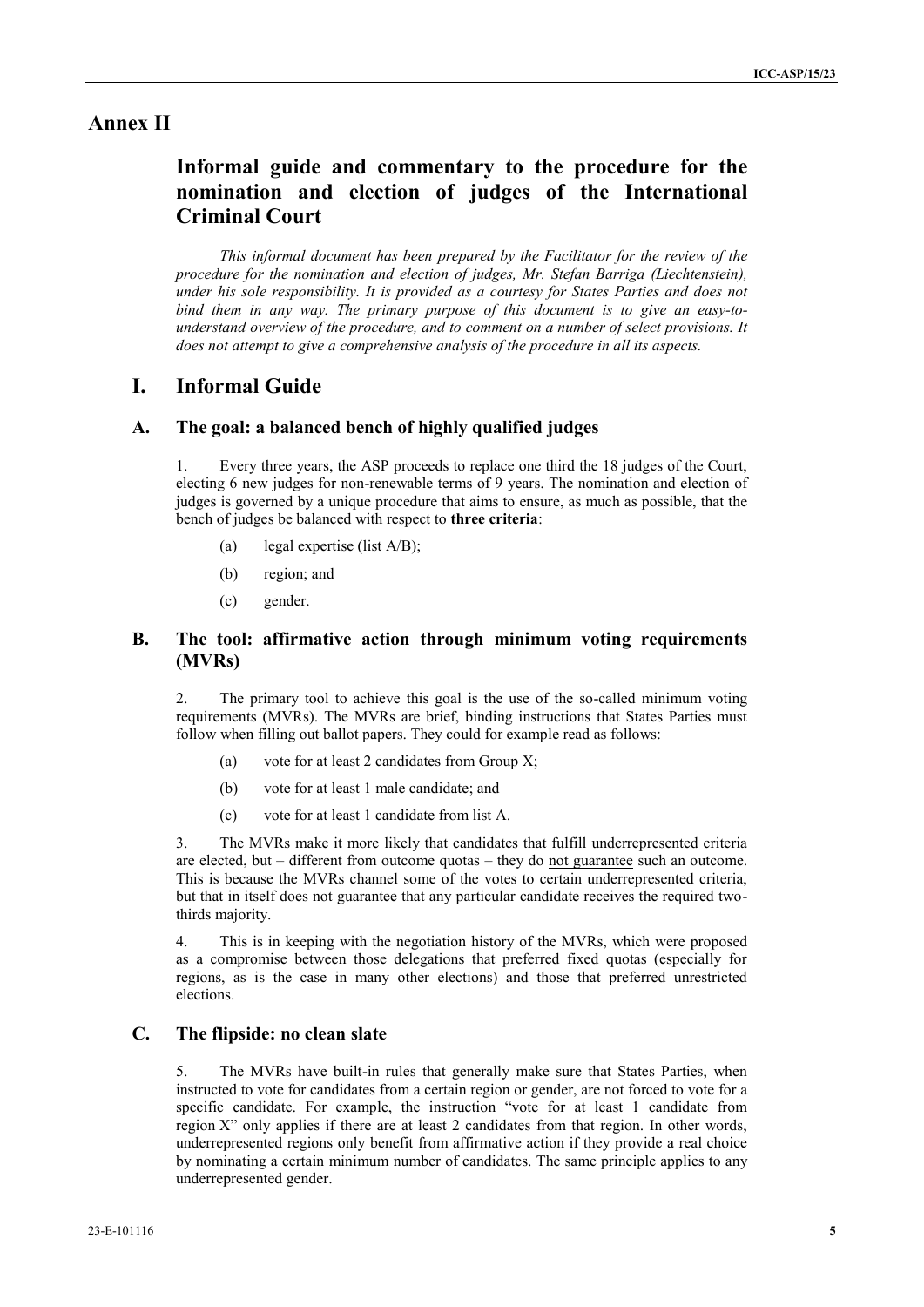### **D. The special one: even stricter rules for list A/B criterion**

6. As mentioned above, the MVR system also applies to the two types of **legal expertise** that should be represented on the bench (list A: criminal law; list B: international law). The MVRs make it more likely that a sufficient number of candidates belonging to any underrepresented list be elected – but it does not guarantee so. This could lead to problematic results, since Article 36(5) of the Rome Statute requires that at least 9 judges shall be elected from list A, and at least 5 from list B. Therefore, the procedure contains an "emergency brake" that guarantees that any election is not tilted too far toward either list A or list B. No such minimum quotas are proscribed in the Rome Statute for region and gender, making the list A/B criterion stand out.

## **E. The catch: MVRs for region and gender only during the first four rounds**

7. The MVRs for region and gender apply only during the first four rounds. This number is not derived from any particular mathematical logic, but is simply a compromise that was struck to accommodate those delegations that preferred a less restricted election procedure. The MVRs for list A/B, however, are not limited to the first four rounds. They apply until the requirement of Article 36(5) is fulfilled.

### **F. The fast track: judicial vacancies**

8. The rules also determine how to proceed in case a **judicial vacancy** arises. This procedure is designed to be faster: Generally within about five months, a special election is organized to help the Court cope with the unexpected vacancy. The MVR system fully applies to such elections, with even stricter requirements: only candidates that fulfill underrepresented criteria, if any, may appear on the ballot paper. This may seem restrictive at first sight, but was also a compromise considering the practice in some other international bodies (which is often to keep the position with the same country that lost "its" member). Should the vacancy occur at a time when regular elections are being prepared, then the vacancy election can be held at the same ASP, thus benefitting from the existing pool of candidates running for election.

### **G. The problem: it's complicated (primarily for the President)**

9. The main drawback of the MRV system is that it can be complicated. The MVRs need to be **calculated** at various stages of the procedure: at the opening of the nomination period (to alert States Parties to underrepresented criteria, thus encouraging them to nominate candidates accordingly), at the end of the nomination period (in order to decide whether the period should be extended to encourage further nominations), and before each round of balloting (in order to print instructions for States Parties on the ballot papers). This calculation can be complex, given that the relevant rules are formulated in very generic terms and address a number of hypothetical scenarios. To make this determination is the responsibility of the ASP President, with the assistance of the Secretariat.

## **H. The solution (primarily for States Parties): follow instructions**

10. While the MVR system is somewhat complicated, this primarily poses a challenge for the ASP President (supported by the Secretariat), as she or he is in charge of calculating the MVRs.

11. States Parties, in turn, mainly have the responsibility of following the instructions on the ballot paper itself. These instructions are not nearly as complicated as the rules themselves; in fact, they are typically rather **straightforward** (see the example above).

12. Ballot papers that do not follow all the instructions will be declared **invalid**. This is why the ASP President, during each round of balloting, gives enough time to delegations to check if they cast their vote accurately.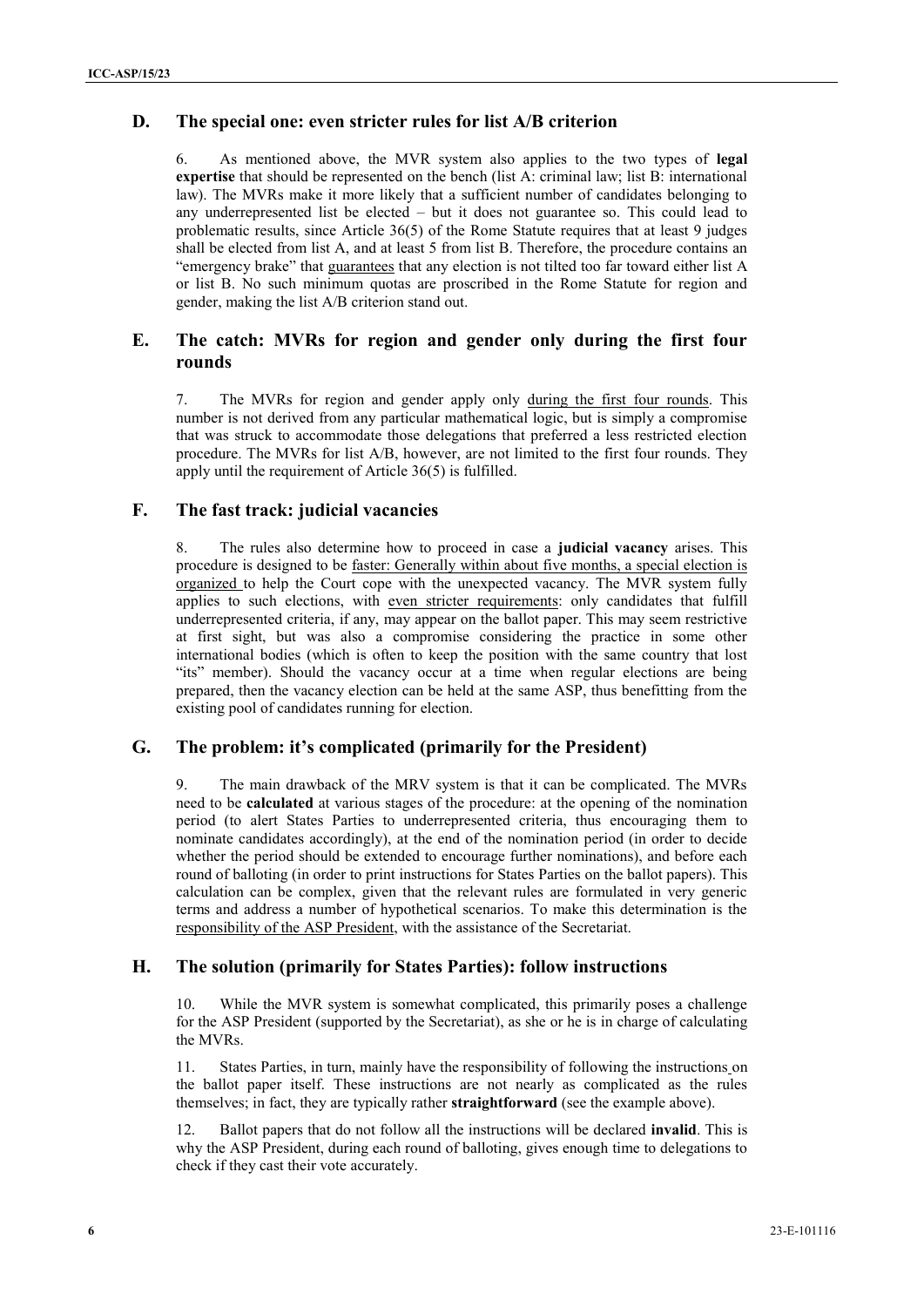## **I. The frustration: the duration**

13. Elections of judges have in the past often required **many rounds of balloting**. The main reason for this is the fact that candidates must reach a two-thirds majority to be elected. This can be a very high threshold to reach in a field of multiple candidates. This requirement stems directly from the Rome Statute (Article 36(6)) and could only be changed through an amendment to the Statute (to be ratified by at least seven eighths of States Parties), which could in itself be an extremely lengthy process.

14. The MVRs actually speed up the process to some extent, since they channel votes to certain groups of candidates – but they generally only apply during the first four rounds. After the fourth round,<sup>1</sup> a cut-off mechanism kicks in: The candidate having received the lowest number of votes is automatically removed from the subsequent ballot.

## **II. Commentary**

15. Reprinted below is the relevant excerpt of the resolution governing the nomination and election of judges, with *comments in italics* under specific paragraphs that could benefit from further explanation.

## **Procedure for the nomination and election of judges, the Prosecutor and Deputy Prosecutors of the International Criminal Court (ICC-ASP/3/Res.6)**<sup>2</sup>

*The Assembly of States Parties,*

*Bearing in mind* the provisions of the Rome Statute of the International Criminal Court,

*Mindful* of the Rules of Procedure of the Assembly of States Parties,

*Convinced* of the need to fully implement the provisions of article 36 of the Rome Statute,

*Noting* that in its resolution ICC-ASP/1/Res.3 the Assembly of States Parties agreed that it would review the procedure for the election of judges on the occasion of future elections with a view to making any improvements as may be necessary,

*Approves* the following procedure for the nomination and election of judges of the International Criminal Court, replacing resolution ICC-ASP/1/Res.3 and parts A, B and C of resolution ICC-ASP/1/Res.2:

#### **A. Nomination of candidates for judges**

1.<sup>3</sup> The Secretariat of the Assembly of States Parties shall circulate through the diplomatic channel the invitations for nominations of judges of the International Criminal Court. The communication shall reproduce paragraph 6 of this resolution and remind Governments of the importance of elected judges who have made their solemn undertaking being available to take up their full-time service when the Court's workload so requires.

2. The invitations for nominations of judges will include the text of article 36, paragraphs 3, 4 and 8, of the Statute, the present resolution as well as specific information regarding the application of all minimum voting requirements in the elections.

3.<sup>4</sup> The nomination period shall open 32 weeks before the elections and shall last 12 weeks.

<sup>&</sup>lt;sup>1</sup> Exceptions may apply, see the Commentary to OP 23.

<sup>&</sup>lt;sup>2</sup> The preamble and sections A, B and C, as well as the annexes, replicate the text of resolution ICC-ASP/3/Res.6. Sections D, E, F and G replicate the text of resolution ICC-ASP/1/Res.2. The amendments are reflected via footnotes.

<sup>&</sup>lt;sup>3</sup> As amended by resolution ICC-ASP/14/Res.4, annex II. <sup>4</sup> As amended by resolution ICC-ASP/12/Res.8, annex II.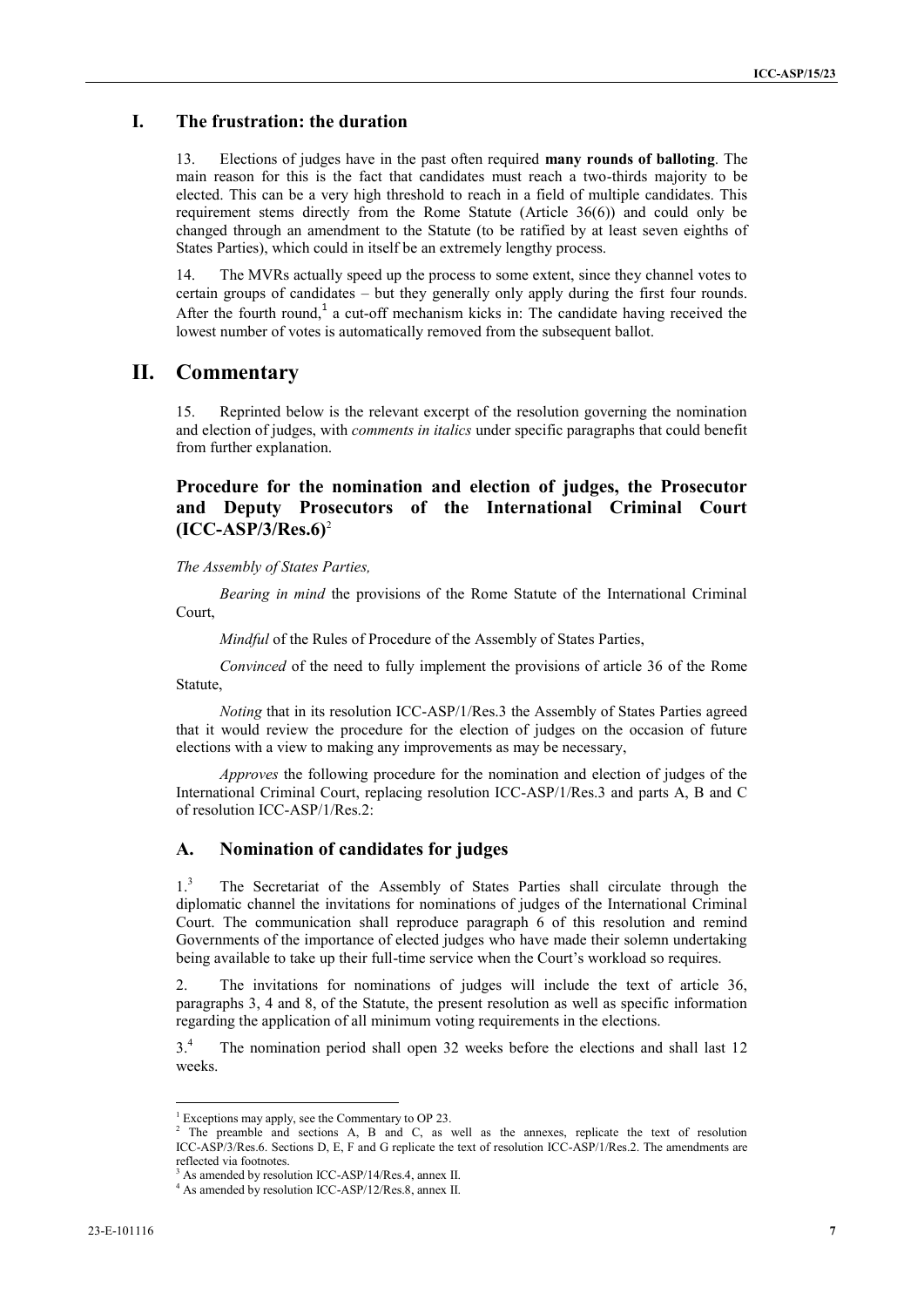4. Nominations submitted before or after the nomination period shall not be considered.

5. States Parties to the Statute shall communicate nominations for the election of judges of the International Criminal Court through the diplomatic channel to the Secretariat of the Assembly of States Parties.

 $6<sup>5</sup>$  Every nomination should be accompanied by a statement:

(a) Specifying in the necessary detail how the candidate fulfils each of the requirements in article 36, paragraph  $3(a)$ , (b) and (c), of the Statute, in accordance with article 36, paragraph 4(a), of the Statute;

Indicating whether the candidate is being nominated for inclusion in list A or list B for the purposes of article 36, paragraph 5, of the Statute;

(c) Containing information relating to article 36, paragraph  $8(a)(i)$  to (iii), of the Statute;

(d) Indicating whether the candidate has any expertise under article 36, paragraph 8(b), of the Statute;

(e) Indicating under which nationality the candidate is being nominated for the purposes of article 36, paragraph 7, of the Statute, where a candidate is a national of two or more States:

(f) Indicating the commitment of the candidate to be available to take up fulltime service when the Court's workload so requires.

7. States that have started the process of ratification, acceptance or approval of or accession to the Statute may nominate candidates for the elections of judges of the International Criminal Court. Such nominations shall remain provisional and shall not be included in the list of candidates unless the State concerned has deposited its instrument of ratification, acceptance, approval or accession with the Secretary-General of the United Nations before the end of the nomination period and provided that that State is a party to the Statute in accordance with article 126, paragraph 2, of the Statute on the date of the election.

8. The Secretariat of the Assembly of States Parties shall place the nominations of candidates for judges, the accompanying statements referred to in article 36 of the Statute and other supporting documentation on the Internet web site of the International Criminal Court, in any of the official languages of the Court, as soon as possible after receiving them.

9. The Secretariat of the Assembly of States Parties shall prepare a list in English alphabetical order of all persons thus nominated, with accompanying documents, and shall circulate it through the diplomatic channel.

10. Six weeks after the opening of the nomination period, the President of the Assembly of States Parties shall inform all States Parties through diplomatic channels and through specific information on the web site of the International Criminal Court on the number of candidates nominated with respect to each minimum voting requirement.

11. The President of the Assembly of States Parties shall extend the nomination period for two weeks, but no more than three times, if at the end of the nomination period any regional or gender minimum voting requirement<sup>6</sup> is not matched with at least twice the number of candidates fulfilling that requirement.

12. The President of the Assembly of States Parties shall extend the nomination period for two weeks at a time, if at the end of the nomination period the number of candidates remains less than the number of seats, or the number of candidates from list A or B remains less than the respective minimum voting requirement.

<sup>5</sup> As amended by resolution ICC-ASP/14/Res.4, annex II.

<sup>&</sup>lt;sup>6</sup> To be calculated in accordance with paragraph 20(b), second sentence, and paragraph 20(c), second sentence, only.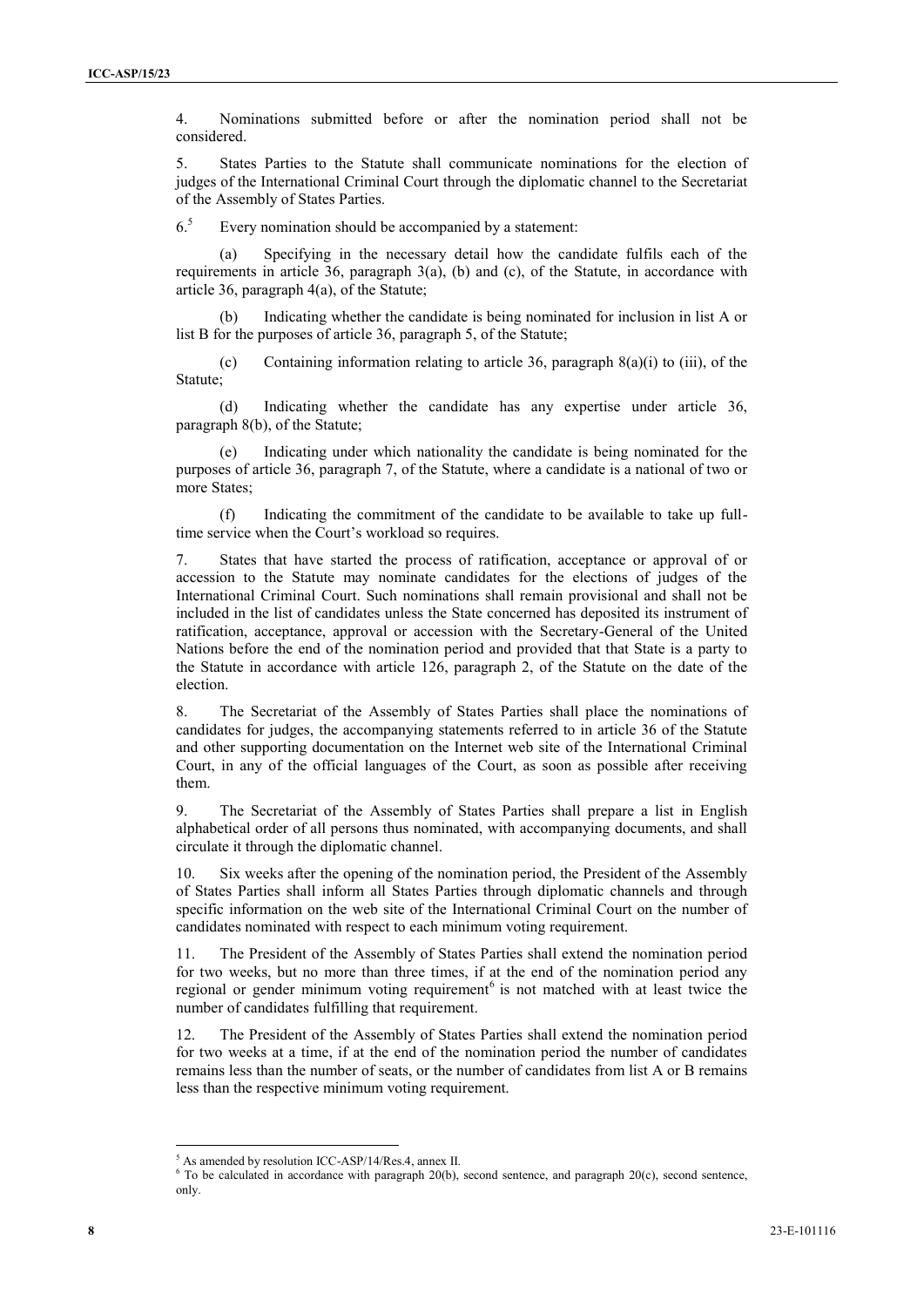### **B. Election of judges**

13. The Bureau of the Assembly of States Parties shall fix the date of the election.

14. The Secretariat of the Assembly of States Parties shall prepare, in accordance with article 36, paragraph 5, of the Statute, two lists of candidates in English alphabetical order.

15. The election of judges shall be a matter of substance, and subject to the requirements of article 112, paragraph  $7(a)$ , of the Statute.

16. The persons elected to the Court shall be the 6 candidates who obtain the highest number of votes and a two-thirds majority of States Parties present and voting, provided that an absolute majority of the States Parties constitutes the quorum for voting.

17. When two or more candidates of the same nationality obtain the required majority, the candidate who receives the higher number of votes shall be considered elected.

18. No more than 13 candidates from list A and no more than 9 candidates from list B shall be considered elected, taking into account the number of judges remaining in office.

*OP18: According to Art. 36(5) of the Rome Statute, at least 9 judges from list A, and at least 5 judges from list B shall be elected at the first elections (held in 2003), and the "equivalent proportion" shall be kept afterwards – meaning that the number of A-list judges must not drop below 9, and the number of B-list judges must not drop below 5. There is in fact not just one single permissible proportion: These minimum numbers only add up to 14, but there are 18 judges in total. The following proportions of list A to list B judges would therefore be permissible: 13:5; 12:6; 11:7; 10:8; 9:9. The rule in OP 23 ensures that the election result remains within this range.*

19. States Parties shall, in the election of judges, take into account the need for the representation of the principal legal systems of the world, equitable geographical representation and a fair representation of female and male judges. They shall take into account the need to include judges with legal expertise on specific issues, including, but not limited to, violence against women and children.

20. During any given ballot, each State Party shall vote for no more candidates than seats to be filled, whereby it shall observe the minimum voting requirements regarding lists A and B, regional groups and gender. At the outset of each ballot, each minimum voting requirement shall be determined or discontinued in accordance with paragraphs 21 and 22.

*OP20(chapeau): This paragraph contains the general rule according to which States Parties must observe the MVRs while voting.*

(a) Each State Party shall vote for a minimum number of candidates from lists A and B. For list A, this number shall be 9 minus the number of judges from list A remaining in office or elected in previous ballots. For list B, this number shall be 5 minus the number of judges from list B remaining in office or elected in previous ballots.

*OP20(a): This paragraph sets out how to calculate the list A/B MVRs. The rule is based on the logic of Art. 36(5) of the Rome Statute, which requires that at least 9 judges must be elected from list A, and at least 5 judges from list B.*

*An example: At the time of the first round of elections, 12 judges remain in office, and 6 judges are to be elected (for a total of 18). If among the 12 remaining judges 6 belong to list A, and 6 belong to list B, then the MVR for the first round of elections is calculated as follows: For list A: 9 minus 6 = 3. For list B: 5 minus 6 = -1. Accordingly, States Parties must vote for at least 3 judges from list A in the first round, and there is no requirement to vote for list B judges (there are no "negative" MVRs). Or in other words: If we have only 6 list A judges remaining on the bench, and the Rome Statute says we need at least 9, then States Parties must vote for at least 3 during the elections.*

Each Party shall vote for a minimum number of candidates from each regional group. This number shall be 2 minus the number of judges from that regional group remaining in office or elected in previous ballots.

If the number of States Parties of any given regional group is higher than 16 at that moment, the minimum voting requirement for that group shall be adjusted by adding 1.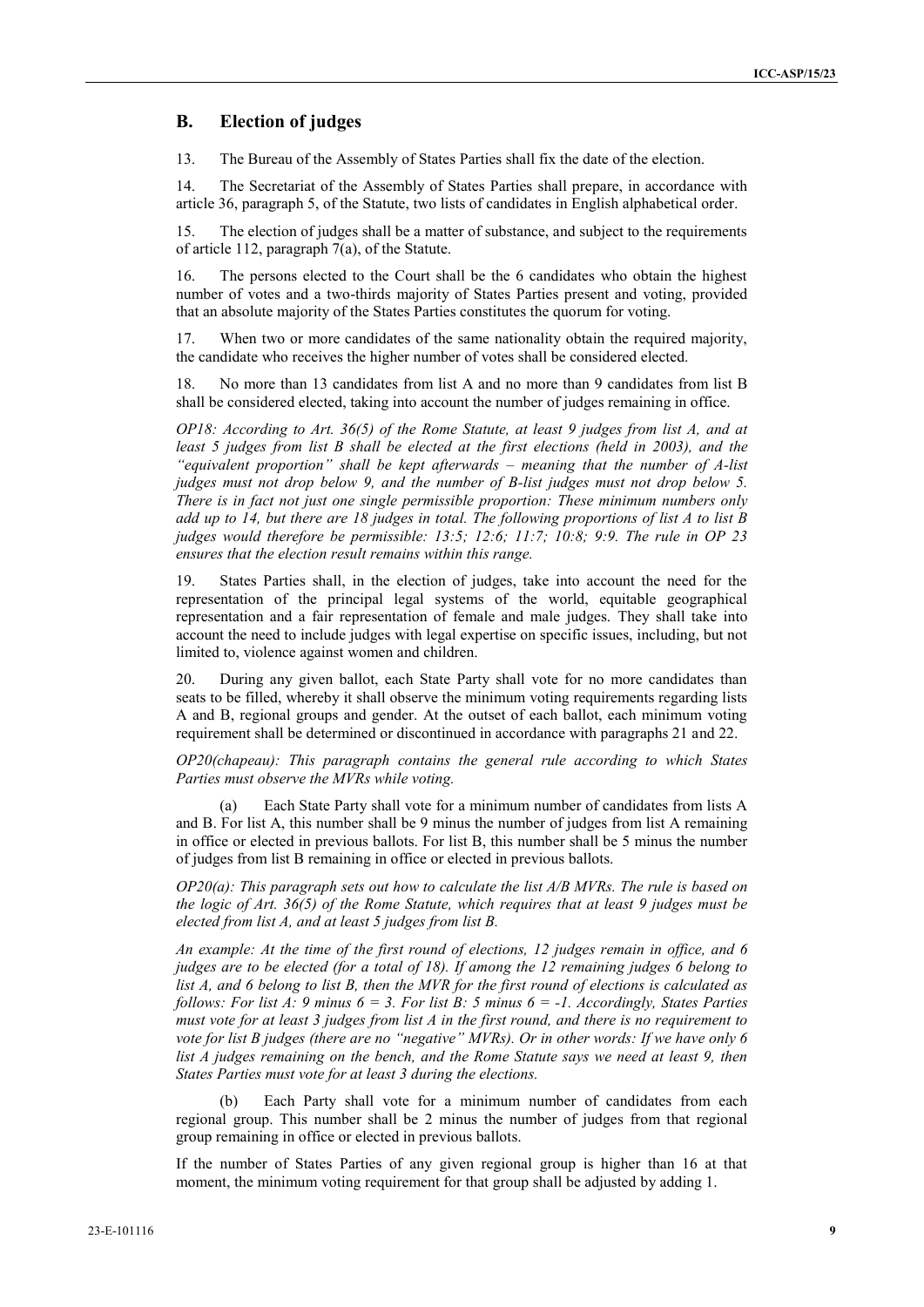If the number of candidates from a regional group is not at least double the respective minimum voting requirement, the minimum voting requirement shall be half the number of candidates from that regional group (rounded up to the nearest whole number where applicable). If there is only one candidate from a regional group, there shall be no minimum voting requirement for that group.

*OP20(b) sets out how to calculate the regional MVRs. The regional MVRs are designed to make it more likely that each regional group has at least 3 judges on the bench (though such an outcome is not guaranteed due to the nature of the MVRs, which are not outcome quotas). The number 3 is the starting point for the calculation (this follows from the first and second paragraph, which were drafted at a time when some groups did not yet have more than 16 States Parties). When calculating the MVRs for a certain regional group for the first round of elections, the number 3 must be reduced by the number judges from that group remaining in office. In subsequent rounds, that number may have to be further reduced by the number of candidates from that region already elected.*

*An example: A regional group has a total of 3 judges on the bench of the ICC, of which 2 are outgoing at the upcoming election, and one is remaining. The MVR for the first round of elections is thus 3 minus*  $1 = 2$ *. If one of the region's candidates is elected during the first round, then the MVR for the second round is reduced to 1.*

*There is, however, one more important twist to this calculation. Regional groups only get to enjoy the benefits of the MRVs if they present a certain minimum number of candidates, thereby providing States Parties with a certain level of choice. The generic formula for calculating the required number of candidates is somewhat complicated, but there is a very limited number of concrete scenarios, which are the following:*

*If the MVR is 1, then the region should nominate at least 2 candidates (otherwise there will be no MVR).*

*If the MVR is 2 (as in the example above), then the region should nominate at least 3 candidates (if it nominates only 2, then the MVR will be reduced to 1; if it nominates only 1, then there will be no MVR).*

*If the MVR is 3, then the region should nominate at least 6 candidates (if it nominates only 5, or 4, or 3, then the MVR will be reduced to 2; if it nominates only 2, then the MVR will be reduced to 1; if nominates only 1, then there will be no MVR).*

(c) Each State Party shall vote for a minimum number of candidates of each gender. This number shall be 6 minus the number of judges of that gender remaining in office or elected in previous ballots. However, if the number of candidates of one gender is 10 or less, the minimum voting requirement for that gender shall be adjusted in accordance with the following formula:

| Number of candidates | Minimum voting requirement shall not exceed: |  |  |
|----------------------|----------------------------------------------|--|--|
| 10                   | 6                                            |  |  |
| 9                    | 6                                            |  |  |
| 8                    |                                              |  |  |
| 7                    |                                              |  |  |
| 6                    |                                              |  |  |
| 5                    |                                              |  |  |
| $\overline{4}$       |                                              |  |  |
| 3                    |                                              |  |  |
| $\mathfrak{D}$       |                                              |  |  |
|                      |                                              |  |  |

*OP20(c) sets out how to calculate the gender MVRs. The gender MVRs are designed to make it more likely that each gender has at least 6 judges on the bench (though such an outcome is not guaranteed due to the nature of the MVRs, which are not outcome quotas).*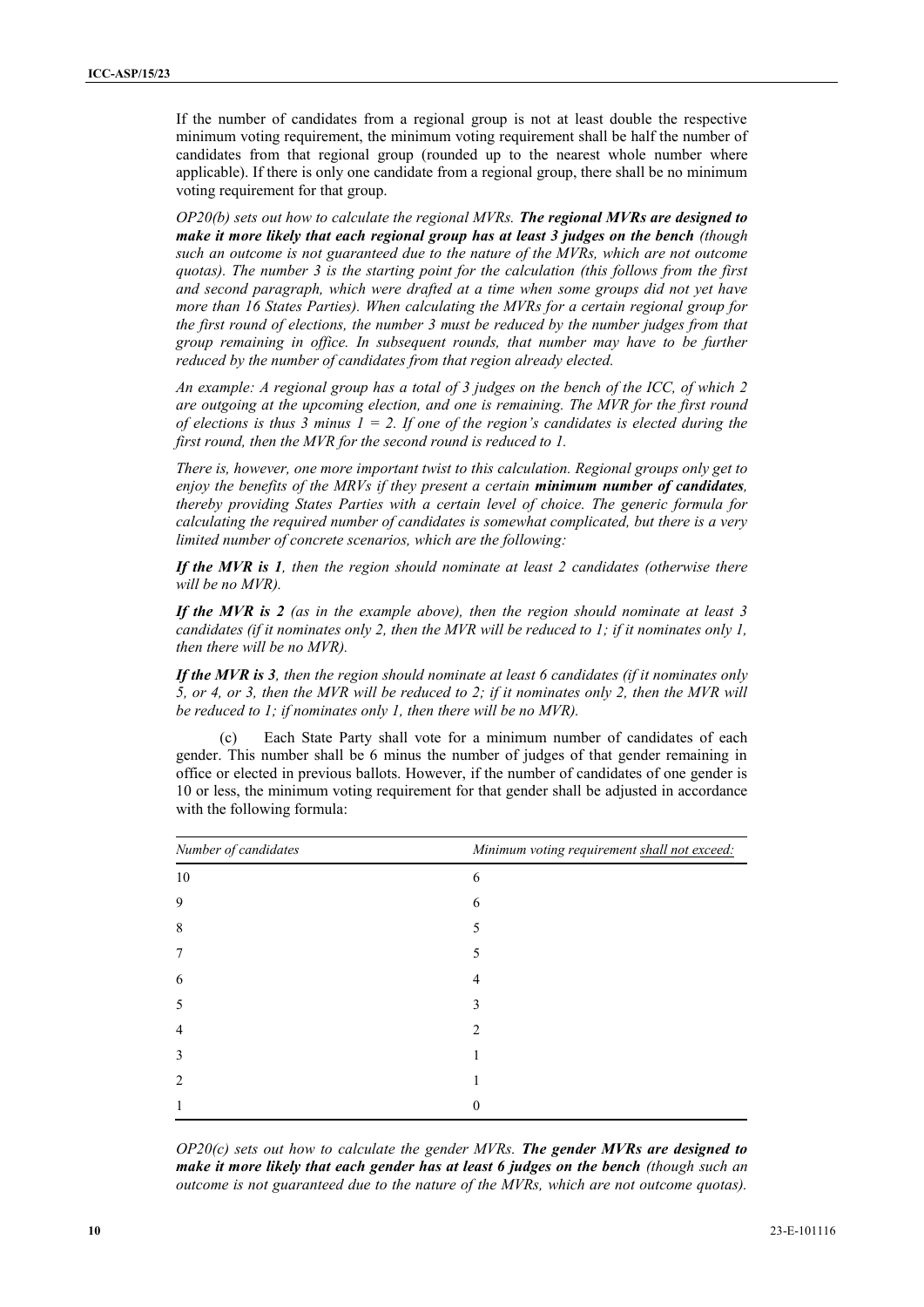*When calculating the MVRs for either the male or female gender for the first round of elections, the number 6 must be reduced by the number judges of that gender remaining in office. In subsequent rounds, that number may have to be further reduced by the number of candidates of that gender already elected.*

*Similar to regional MVRs, the gender MVRs only apply to the extent that a certain minimum number of candidates of the respective gender are available. The formula for calculating the required number of candidates is contained in the table in OP20(c). This formula translates to the following concrete scenarios:*

*If the MVR for a certain gender is 1, then there should be at least 2 candidates from that gender (otherwise there will be no MVR).*

*If the MVR is 2, then there should be at least 4 candidates from that gender (if there are only 3 or 2, then the MVR will be reduced to 1; if there is only 1, then there will be no MVR).*

*If the MVR is 3, then there should be at least 5 candidates from that gender (if there are only 4, then the MVR will be reduced to 2; if there are only 3 or 2, then the MVR will be reduced to 1; if there is only 1, then there will be no MVR).*

*If the MVR is 4, then there should be at least 6 candidates from that gender (if there are only 5, then the MVR will be reduced to 3; etc. as in previous scenarios).*

*If the MVR is 5, then there should be at least 7 candidates from that gender (if there are only 6, then the MVR will be reduced to 4; if there are only 5, then the MVR will be reduced to 3; etc. as in previous scenarios).*

*If the MVR is 6, then there should be at least 9 candidates from that gender (if there are only 8 or 7, then the MVR will be reduced to 5; if there are only 6, then the MVR will be reduced to 4; if there are only 5, then the MVR will be reduced to 3; etc. as in previous scenarios).*

21. Each minimum voting requirement shall be adjusted until that requirement can no longer be met, whereupon the use of that requirement shall be discontinued. If an adjusted voting requirement can be met individually, but not jointly, the use of all regional and gender voting requirements shall be discontinued. If, following four ballots, there still remain seats to be filled, these minimum voting requirements shall be discontinued. The minimum voting requirements regarding lists A and B shall be applied until they are fulfilled.

*OP21 contains four very important rules for the practical application of the MVRs.*

*(a) Before each round of balloting, each MVR needs to be adjusted, i.e. calculated anew to reflect the results of the previous round (for example the successful election of a candidate of an underrepresented region or gender; or the withdrawal of a candidate that may reduce a certain MVR). A specific MVR that is impossible to fulfil (e.g."vote for at least 1 male candidate", while there are no male candidates left on the ballot paper) will be discontinued. (This also follows from the rules requiring a certain minimum number of candidates for gender and regional MVRs, see paras. 20(b) and (c) above.)*

*(b) The situation may arise where the pool of candidates may make it impossible for States Parties to respect two or more specific MVRs at the same time. For example, with only one seat left in the election, Region X remains under-represented, but also the female gender. Normally, the ballot paper would state "vote for at least 1 candidate from Region X" and also "vote for at least one female candidate". If four candidates remain, with two of them being male candidates from Region X, and two female candidates from other regions, then the two MVRs cannot possibly be respected at the same time. In such a situation, all regional and gender MVRs are discontinued. Such a scenario is rather unlikely to materialize, since the regional and gender MVRs only apply during the first four rounds.*

*(c) The regional and gender MVRs only apply during the first four rounds.*

*(d) The MVRs regarding list A/B apply even after the first rounds – simply until they are fulfilled.*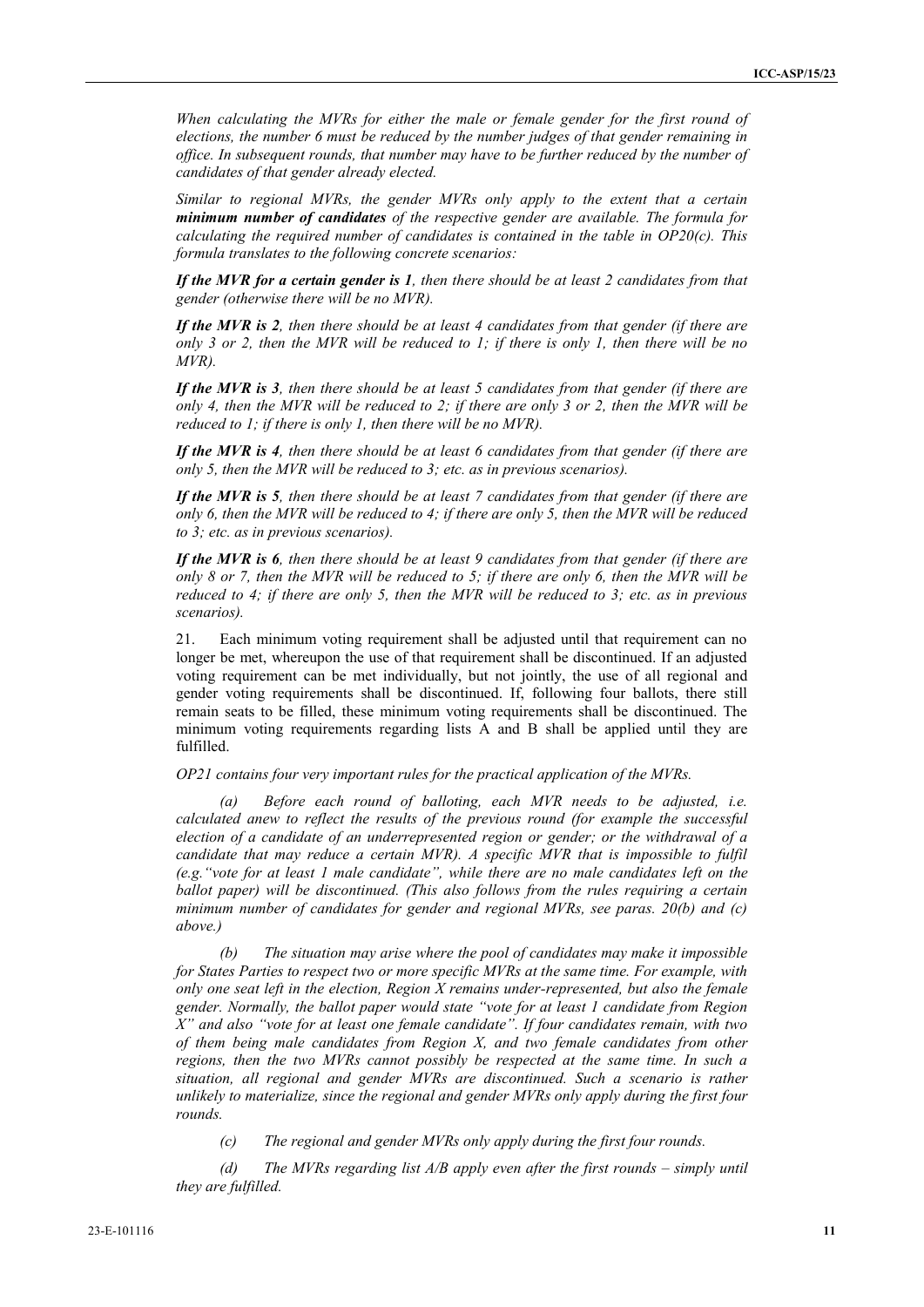22. Only ballot papers observing the minimum voting requirements shall be valid. If a State Party fulfils the minimum requirements using less than the maximum number of votes allowed for that ballot, it may abstain from voting for the remaining candidates.

*OP 22 reinforces the point that States Parties must strictly respect the MVRs, otherwise the ballot paper will be declared invalid (OP 20 essentially says the same thing). This does not mean that States Parties must use all of their votes – but they must use as many votes as are necessary to respect the MVRs.*

23.<sup>7</sup> Once regional and gender voting requirements are discontinued and provided that the number of remaining candidates allows the minimum voting requirements regarding lists A and B to be fulfilled, each further ballot shall be restricted to the most successful candidates of the previous ballot. Before each ballot, the candidate (or, in the event of a tie, the candidates) having obtained the lowest number of votes in the previous ballot shall thus be excluded, provided that the number of candidates remains at least twice the number of seats to be filled.

*OP 23 aims to speed up the process by removing those candidates having obtained the lowest number of votes in the previous round. This cut-off mechanism only kicks in after the fourth round (or earlier if regional and gender MVRs are fulfilled before that). The cut-off mechanism may however not go too far in reducing the pool of candidates: on the one hand, the number of candidates must remain twice the number of seats; on the other hand, the mechanism must not undermine any list A/B MVR that may apply.*

24. The President of the Assembly of States Parties shall be responsible for the election procedure, including the determination, adjustment or discontinuation of the minimum voting requirements.

25. Ballot papers shall be organized in a manner facilitating such an election process. The minimum voting requirements, the adjusted requirements and the discontinuation of any requirements shall be clearly indicated on the ballot papers. Before the day of the election, the President shall distribute to all States Parties copies of the instructions and samples of the ballot papers. On the day of the election, clear instructions and sufficient time shall be given for each ballot. In each ballot, before the voting process is concluded, the President shall repeat the instructions and the minimum requirements to allow each delegation to verify that its vote meets those requirements.

26. The Assembly of States Parties shall review the procedure for the election of judges on the occasion of future elections with a view to making such improvements as may be necessary.

## **C. Judicial vacancies**<sup>8</sup>

27. In the event of a judicial vacancy in accordance with article 37 of the Rome Statute, the procedures for the nomination and election of judges shall apply *mutatis mutandis*, subject to the following provisions:

Within one month of the occurrence of the judicial vacancy, the Bureau of the Assembly of States Parties shall fix the venue and date of the election, which should not be later than 20 weeks after the occurrence of the vacancy unless the Bureau decides otherwise after consulting the Court.

(b) The nomination period shall open 18 weeks before the elections and shall last 6 weeks.

(c) If the judicial vacancy reduces the number of judges from list A to below 9 or the number of judges from list B to below 5, only candidates from the underrepresented list can be nominated.

If at the time of the election a regional or gender minimum voting requirement is not fulfilled, only candidates that can satisfy any of the underrepresented

<sup>7</sup> As amended by resolution ICC-ASP/14/Res.4, annex II.

<sup>8</sup> As amended by resolution ICC-ASP/5/Res.5. <sup>9</sup> As amended by resolution ICC-ASP/13/Res.5, annex II.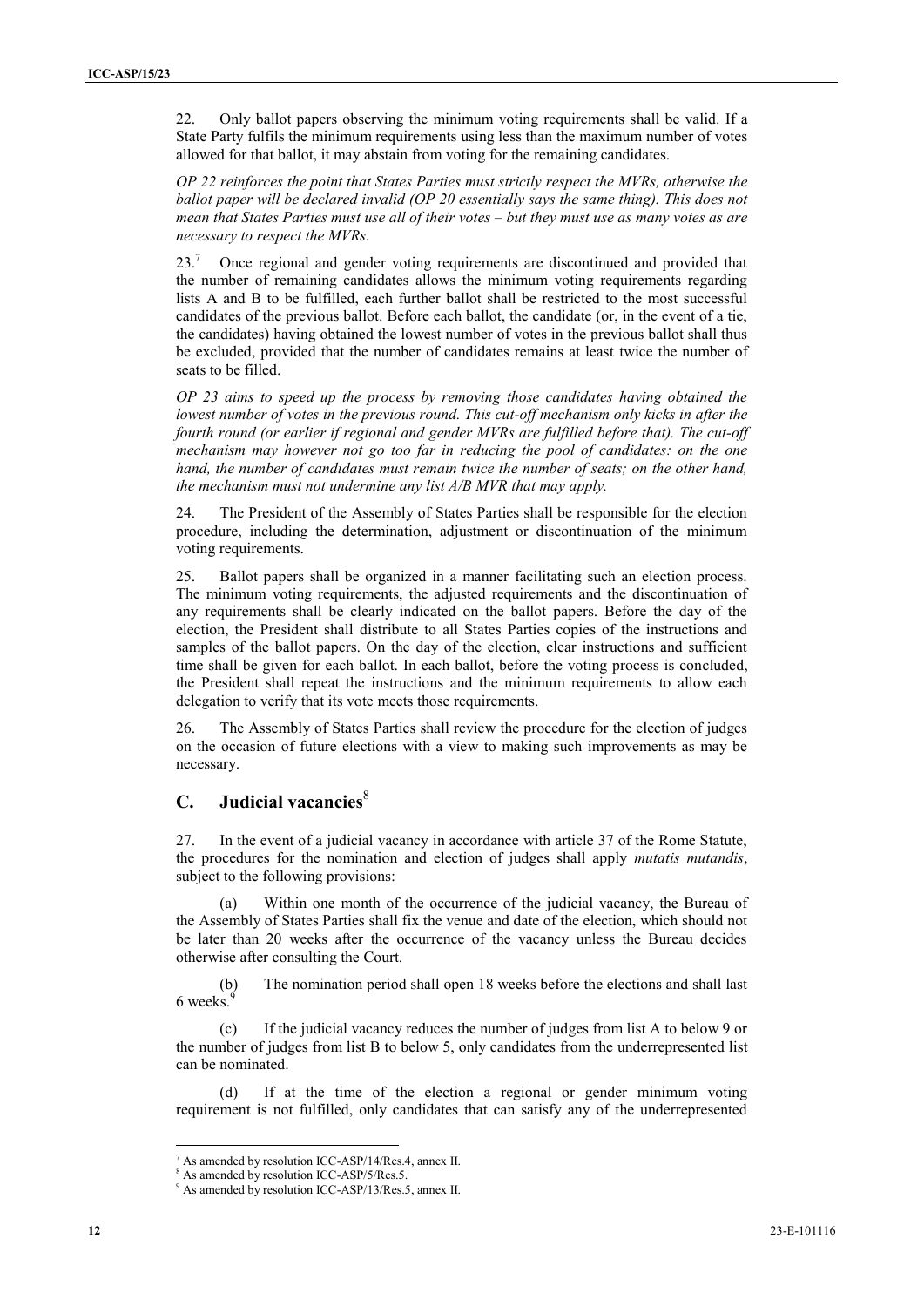regional minimum voting requirements as well as the underrepresented gender minimum voting requirement can be nominated.

A judge elected to fill a vacancy shall serve for the remainder of the predecessor's term and, if that period is three years or less, shall be eligible for re-election for a full term under article 36 of the Statute.

*OP 27 contains a fast-track procedure to fill judicial vacancies. The main goal of the shorter timelines is to ensure that the unexpected gap on the bench be filled as quickly as possible. But vacancy elections are also used as an opportunity to counter any imbalance that may have been caused by the vacancy, or that may have existed even before the vacancy occurred. To achieve this goal, the affirmative action for underrepresented criteria is applied even more strongly than in regular elections: Only candidates that fulfil all of the underrepresented criteria can be nominated. The candidates must belong to the right list, if either list A or B becomes underrepresented, and they must belong to one of the underrepresented regions, if any, and they must belong to the underrepresented gender, if any. (It is however unlikely that so many criteria would accumulate in one vacancy election.) In addition, the MVR system applies during for the balloting, as it would during regular elections.*

27 *bis.*<sup>10</sup> A judicial vacancy will be declared in accordance with article 37 of the Rome Statute if an elected judge does not make his or her solemn undertaking in accordance with article 45 of the Rome Statute within six months of his or her election.

27 *ter*.<sup>11</sup> If the judicial vacancy occurs during the intersessional period prior to a regular election of six judges, the election to fill that vacancy shall take place at that same session, unless the Bureau decides otherwise after consulting the Court. If the Bureau decides to hold the vacancy election at that same session, the procedures for the nomination and election of judges shall apply *mutatis mutandis*, subject to the following provisions:

(a) Candidates nominated for the regular election shall also be considered as nominated for the vacancy election, unless the nominating State Party decides otherwise. States Parties may also nominate candidates for the vacancy election only, without restriction to any region, gender or list. No separate nomination period is required for the vacancy election.

(b) The judicial vacancy shall not affect the calculation of the minimum voting requirements for the regular election (paragraphs, 11, 20, 21 and 22).

The election to fill the judicial vacancy shall take place after the regular election of six judges has concluded, and at least one day later to allow the early distribution of instructions and sample ballot papers in accordance with paragraph 25.

Those candidates that have not been elected in the regular elections shall be included on the ballot paper for the vacancy election, unless the nominating State Party decides otherwise, and subject to paragraphs (e) and (f) below.

(e) If after the regular election the number of judges from list A remains below 9 or the number of judges from list B below 5, only candidates from the underrepresented list shall be included on the ballot paper; others shall no longer be considered as nominated.

(f) If after the regular election a regional or gender minimum voting requirement is not fulfilled, only candidates that can satisfy any of the underrepresented regional minimum voting requirements as well as the underrepresented gender minimum voting requirement shall be included on the ballot paper; others shall no longer be considered as nominated.

A judge elected to fill a vacancy shall serve for the remainder of the predecessor's term and, if that period is three years or less, shall be eligible for re-election for a full term under article 36 of the Statute.

*OP 27 ter addresses the situation where a vacancy occurs in proximity to a regularly scheduled election. In this case, OP 27ter foresees that the vacancy election should take*

<sup>&</sup>lt;sup>10</sup> As amended by resolution ICC-ASP/12/Res.8, annex II. <sup>11</sup> As amended by resolution ICC-ASP/14/Res.4, annex II.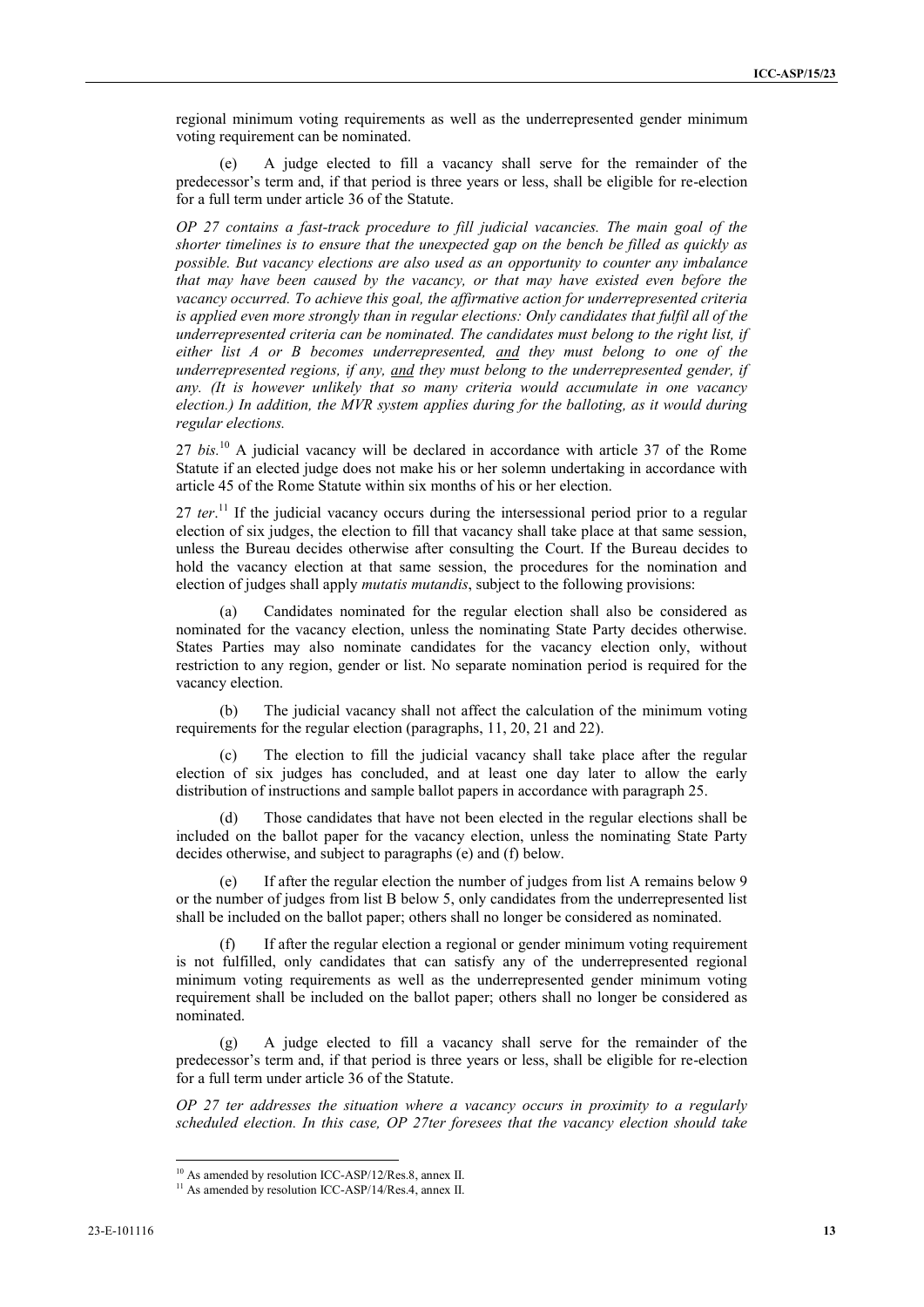*place at the same session as the regular election (but allows the Bureau to decide otherwise). Holding vacancy elections and regular elections at the same ASP is an efficient way of going about business, but it raises some questions as to how the two election processes interact. OP 27ter aims to address these questions comprehensively (and therefore supersedes OP 27).*

*The basic idea is that the ASP should use synergy effects when confronted with an unexpected vacancy at a time when regular elections are being prepared anyway. The elections cannot, however, simply be merged: This is because the regular election is for 9 year terms, while the vacancy election is for the remainder of the term of the outgoing judge. But the vacancy election should benefit from the fact that there is already a pool of candidates for the regular election – and tap into the same pool.*

*Both elections will be held at the same ASP, with the regular election held first. Those candidates that are not elected during the regular election then get a second chance: they will automatically participate in the vacancy election. (Of course, no candidate is forced to figure on the ballot and can at any time declare to opt-out; and conversely, candidates can declare to run for the vacancy election* only *instead of for both elections).*

*An important question is how to a sudden vacancy affects the calculation of MVRs in a regular election process, and vice versa. The solution can best be illustrated by an example:*

*Region X has three judges on the bench, one of whom is approaching the end of the 9-year term and will be replaced at an upcoming regular election. As the nomination period opens for the regular election, Region X therefore has an MVR of 1 (the normal calculation under OP20(b)). One week after the nomination period is opened, one of the two other judges belonging to Region X resigns, with more than 6 years remaining on the term. This vacancy, however, does not change the calculation of the MVR for the regular election, which will proceed with MVR 1 for Region X. At the ASP, the regular election will be held first. Then there are broadly two possible outcomes:*

*(a) Region X has one of its candidates elected, and thus two in total. In this case, Region X remains underrepresented after the regular election. At the vacancy election the next day, only candidates from Region X will be on the ballot paper. (the same would be true if Region X had none of its candidates elected)*

*(b) Region X has two (or more) of its candidates elected. In this case, Region X would have used the opportunity of the regular election to fix the underrepresentation caused by the vacancy. Consequently, the ballot paper for the vacancy election will not be restricted to candidates from Region X, but will be feature all the candidates who were not elected in the regular election (plus any candidates that may be running for the vacancy election only).*

*In other words, the regular elections will be used as a de facto opportunity to fix any underrepresentation that may exist at the time of the vacancy (without, however, adjusting the MVRs for this purpose). Only if any region, gender or list remains underrepresented after the regular election will the vacancy election be restricted to these criteria. In an ideal scenario, the regular elections would thus address any and all existing underrepresentations, and the vacancy elections would have a larger pool of candidates than usual – namely all the candidates remaining from the regular election, plus any candidates who may have chosen to run for the vacancy only. Those "vacancy only" nominations are not limited to candidates fulfilling underrepresented criteria (as is otherwise the rule under OP27), because at the time of nomination it will not yet be known whether the vacancy elections will be restricted or not (as the outcome of the regular election will not yet be known).*

*To sum up: Op 27ter clarifies that an unexpected vacancy occurring in the run-up to a regular election will not affect the MVR calculations for the regular elections. The vacancy election should be held right after the regular elections and benefit from the same pool of candidates. Ideally, the regular elections will then address all existing*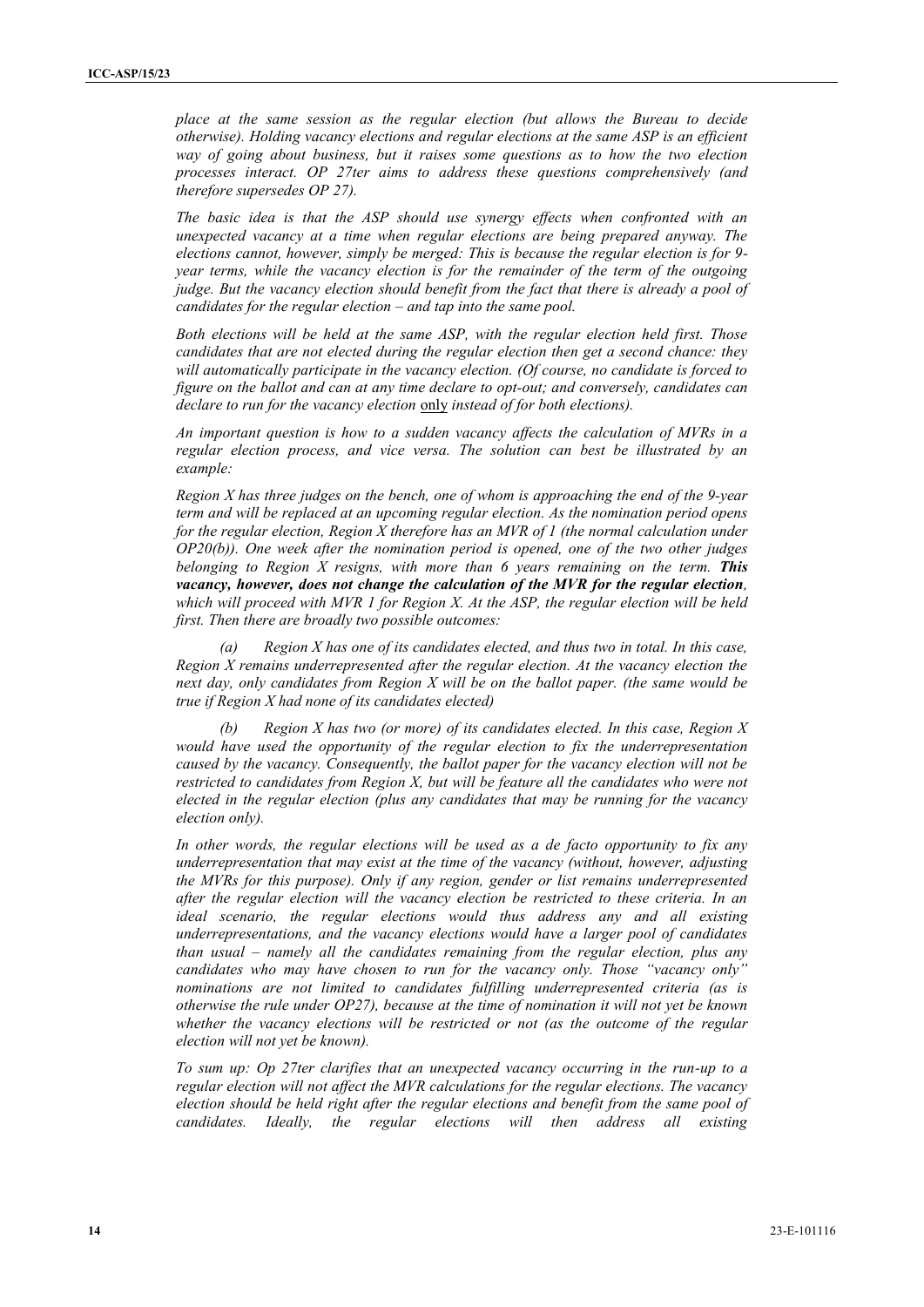*underrepresentations, otherwise the vacancy elections will be restricted to candidates fulfilling criteria that remain under-represented after the regular election.<sup>12</sup>*

# **Appendix I**

# **Illustrative tables of minimum voting requirements**

The following tables are included for illustration purposes only.

| office or elected in previous ballots is: | If the number of judges from list $A$ remaining in $\ldots$ then the minimum voting requirement for<br>$list \, A \, is:$ |
|-------------------------------------------|---------------------------------------------------------------------------------------------------------------------------|
| 9 or more                                 | fulfilled                                                                                                                 |
| 8                                         |                                                                                                                           |
| 7                                         |                                                                                                                           |
| 6                                         |                                                                                                                           |
| 5                                         |                                                                                                                           |
| 4                                         |                                                                                                                           |
| 3                                         | h                                                                                                                         |
| $\mathfrak{D}_{\mathfrak{p}}$             |                                                                                                                           |
|                                           | х                                                                                                                         |
| $\Omega$                                  | 9                                                                                                                         |

#### **Table 1: Minimum voting requirements for list A**

#### **Table 2: Minimum voting requirements for list B**

*If the number of judges from list B remaining in … then the minimum voting requirement for office or elected in previous ballots is: list B:*

| $\cdots$<br>$\sim$ |                |
|--------------------|----------------|
| 5 or more          | fulfilled      |
| $\overline{4}$     |                |
| 3                  | $\mathcal{L}$  |
| 2                  | $\mathcal{E}$  |
|                    | $\overline{4}$ |
| $\boldsymbol{0}$   | 5              |

#### **Table 3: Regional minimum voting requirements**

| If the number of judges from a given region  then the minimum voting requirement for<br>remaining in office or elected in previous ballots is: that region is: |                                                |
|----------------------------------------------------------------------------------------------------------------------------------------------------------------|------------------------------------------------|
| Number of judges in office and candidates elected Number of States Parties from this region<br>from one region                                                 | compared to the total number of States Parties |
| 3 or more                                                                                                                                                      | fulfilled                                      |
| 2                                                                                                                                                              |                                                |
|                                                                                                                                                                |                                                |
| $\theta$                                                                                                                                                       |                                                |

(Further adjustments might be necessary in accordance with para. 20 (b) of the resolution.)

<sup>&</sup>lt;sup>12</sup> For specifics, see OP27ter (e) and (f), which are modelled after OP27 (c) and (d). See also the Commentary to OP27